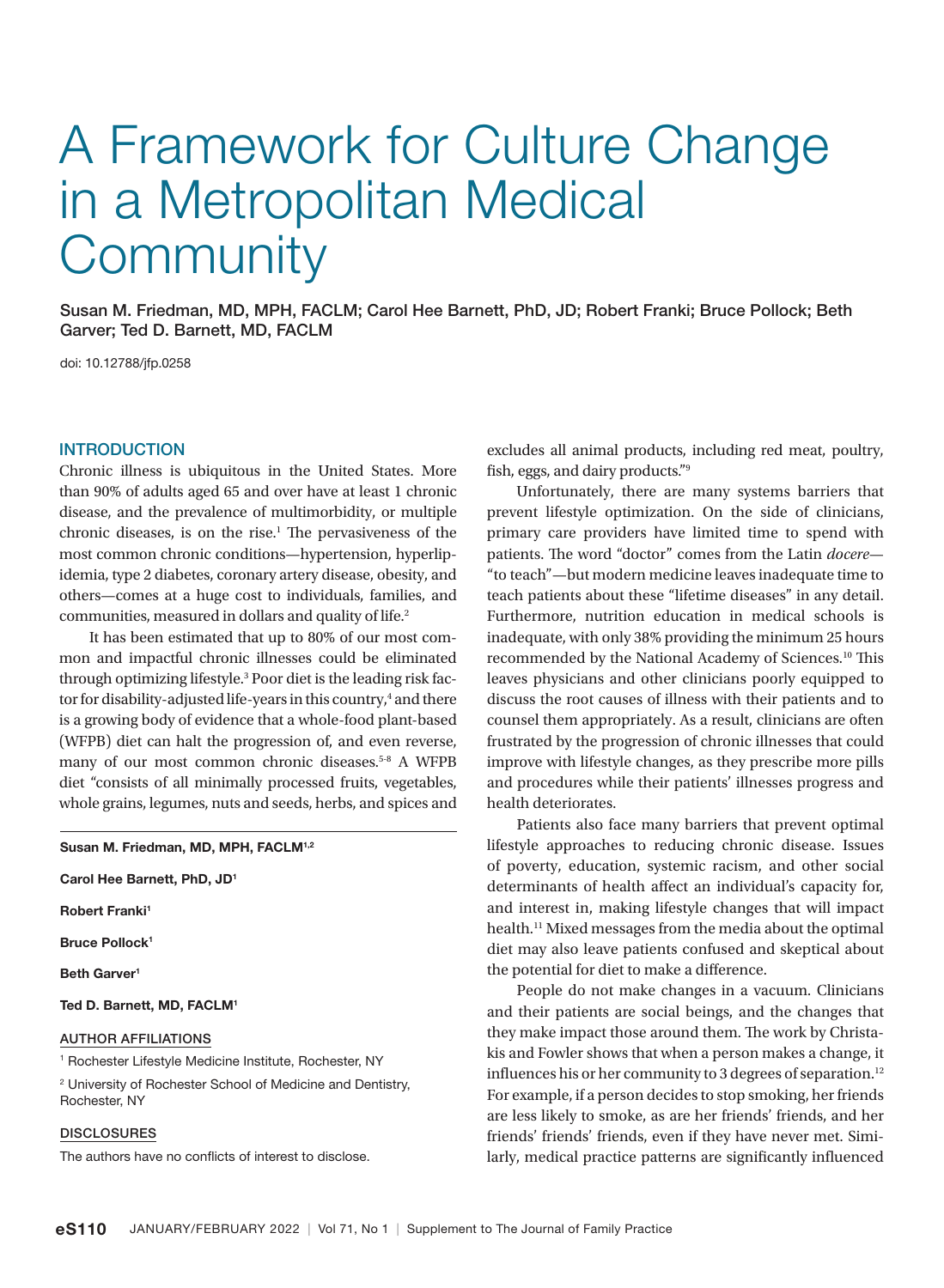by the community that one practices in. The Dartmouth Atlas demonstrated that there are substantial practice variations around the country for issues as wide-ranging as betablocker utilization, treatment of early-stage prostate cancer, and management of diabetes.<sup>13</sup>

With these concepts in mind, we hypothesized that a 2-part program that first educated clinicians in nutrition and then invited them to refer patients to the 15-Day Jumpstart program, which provides similar nutrition education and the skills for moving to a WFPB diet, would (1) increase clinician confidence in their understanding of optimal nutrition for health; (2) increase the likelihood that clinicians would counsel patients about nutrition; (3) improve patient health; and (4) increase joy of practice.

#### **METHODS**

In 2019, the Rochester Lifestyle Medicine Institute received a grant from an area accountable care organization. The grant provided funding for participation in 2 previously established programs. Up to 40 clinicians were able to take a 6-week course on the benefits of a WFPB diet, and then each participant was able to enroll 5 of their patients in the 15-Day Jumpstart program. We envisioned that this would create a cycle of culture change, depicted in FIGURE 1. In this framework, clinicians would take the course and make personal changes. They would personally experience health benefits, making it more likely that they would counsel their patients about nutrition.<sup>14</sup> They would then refer their patients to the 15-Day Jumpstart program. Based on previously published results



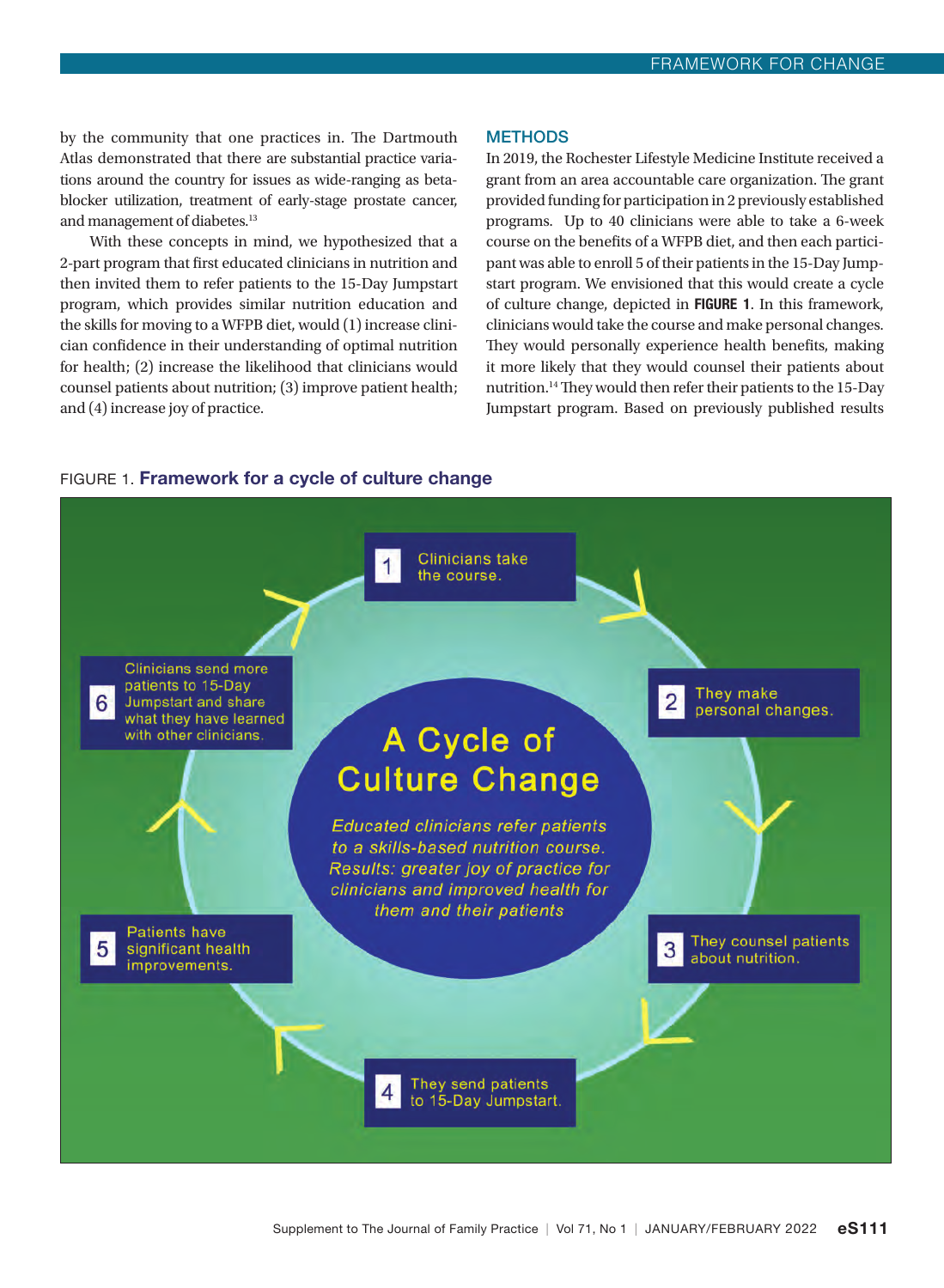of 15-Day Jumpstart outcomes, their patients would be likely to experience rapid benefits in health,<sup>15</sup> which would encourage clinicians to send more patients to the program and to let their colleagues know about the impact of a WFPB diet on health.

# 6-week nutrition course

From 2012 to 2020, one of the authors (TDB) taught a 6-week, 12-hour certified medical education (CME) course entitled "A Plant-Based Diet: Eating for Happiness and Health." The course was an introduction to the medical, environmental, and social basis for adopting a WFPB diet, suitable for the general public but offered for 12 hours of professional credit to physicians and other health professionals. The course outlines the relationship between nutrition and health, reviewing the literature that evaluates the connection of different dietary components with common chronic medical conditions, as well as the evidence for the benefits of a WFPB diet. Another author (CHB) provided recipes and food samples.

#### 15-Day Jumpstart program

A full description of the 15-Day Jumpstart program has previously been published.<sup>15</sup> Briefly, the 15-Day Jumpstart program was designed as a medically supervised, in-person program to give patients knowledge and skills to adopt an Esselstyncompliant WFPB diet.<sup>16</sup> This is a very low-fat dietary pattern that focuses on vegetables, fruit, whole grains, and legumes, and excludes animal products, high-fat plant foods, and processed foods. Each program enrolled about 24 patients. Patients had biometrics and fasting labs evaluated on days 1 and 15, with 1:1 counseling by a medical provider. They participated in small group, multimodal education on days 1 and 15, with a cooking class on day 2 and a plant-based potluck lunch on day 8. Support was provided throughout the program via daily emails and an option to participate in a closed Facebook group. In April 2020, because of the pandemic, the 15-Day Jumpstart was moved to an online format. Results are reported for the patients who completed the in-person program.

#### Data collection

Data for both the nutrition course and the 15-Day Jumpstart program were collected as part of a quality improvement program. A protocol to analyze these data for publication was reviewed by the University of Rochester Research Subjects Review Board and determined to be an exempt study. Participating clinicians were surveyed at the end of the course and again at 3 months. 15-Day Jumpstart patients were surveyed on days 1 and 15 of the program, and biometric data (height, weight, vital signs, waist circumference) and point-of-care measurements (fasting glucose and cholesterol profile) were completed on those days as well.

#### Statistical analysis

Patient characteristics are presented using descriptive statistics. Differences in pre-post values were calculated via paired *t* tests for all continuous variables, using 2-tailed *P* values.

## **RESULTS**

Thirty-seven clinicians participated in the 6-week nutrition course. Twenty-five of the 37 were physicians  $(67.6\%)$ ; 8 were nurse practitioners, 3 were physician assistants, and 1 was a registered dietitian. At the end of the program, 25 participants completed a survey. The majority of survey respondents (24/25) stated that they felt confident about the type of eating pattern that was best for health, that they had learned about the role of nutrition in health (25/25), that they were more likely to counsel their patients about eating a WFPB diet (25/25), and that they were likely to talk to patients more about nutrition and chronic disease (24/25) **(**TABLE 1**)**. Furthermore, 96% of participants made changes to their own diet by the end of the course **(**FIGURE 2**)**.

The clinicians were surveyed 3 months later. Sixteen responded, and the majority noted that they had discussed nutrition, and particularly a WFPB diet, more with their patients. This, in turn, had led to more rewarding interactions with their patients **(**TABLE 1**)**. Seventy-three percent responded that they had patients who had experienced significant changes in their health as a result of being talked to and counseled about WFPB nutrition.

Patient characteristics are described in TABLE 2, and outcomes for patients are presented in TABLE 3. The average age was 56.5 years old, and patients were predominantly white and female, reflecting referrals to the program. Patients had significant weight loss (mean, 7.3 pounds; *P*<0.0001); blood pressure drop (reduction of 7.3 and 3.3 mm Hg in systolic and diastolic blood pressure, with *P*=0.0002 and 0.01, respectively); decrease in abdominal girth (mean, 1.0 inch; *P*<0.0001); drop in total, high-density lipoprotein (HDL), and low-density lipoprotein (LDL) cholesterol (mean decrease of 26.2, 7.5, and 21.6 points, respectively, with *P*<0.0001 for each); and decrease in fasting glucose (mean drop of 8.4 mg/dL; *P*=0.008).

# **DISCUSSION**

This paper presents a framework for fostering culture change in a medium-sized metropolitan area. Combining the education of clinicians with a short clinical intervention for their patients appears to be an effective way to increase awareness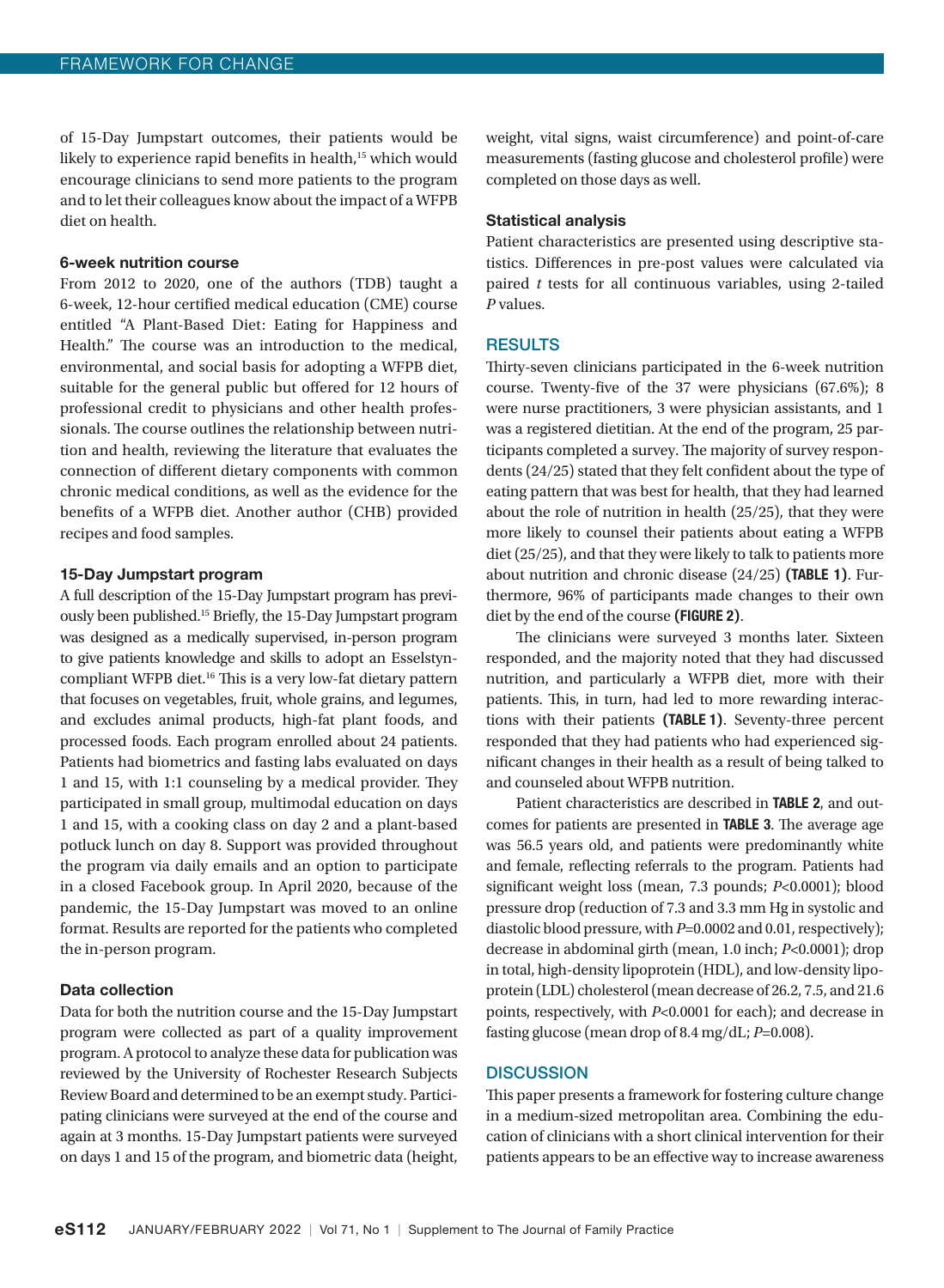# TABLE 1. Clinician survey responses at the completion of the course and 3 months after completion

| <b>Clinician responses</b>                                                                                                                                  | % Agreeing<br>or strongly agreeing |
|-------------------------------------------------------------------------------------------------------------------------------------------------------------|------------------------------------|
| On completion of the nutrition course (N=25)                                                                                                                |                                    |
| "I learned important information about the role of nutrition in health."                                                                                    | 100                                |
| "I am confident that I know about the type of eating pattern that is best for my patients'<br>health."                                                      | 96                                 |
| "I am more likely to talk to my patients about the role of nutrition in chronic disease as a result<br>of taking this course."                              | 96                                 |
| "I am more likely to counsel my patients about eating a whole-food, plant-based diet as a<br>result of taking this course."                                 | 100                                |
| At 3 months $(N=16)$                                                                                                                                        |                                    |
| "I talk to my patients more about the role of nutrition in chronic disease as a result of taking<br>Dr. Barnett's course 'Eating for Health and Happiness." | 100                                |
| "I counsel my patients about eating a whole-food, plant-based diet as a result of taking Dr.<br>Barnett's course 'Eating for Health and Happiness."         | 88                                 |
| "Talking to my patients about the role of nutrition in chronic disease makes my work more<br>rewarding."                                                    | 88                                 |
| "Talking to my patients about eating a whole-food, plant-based diet makes my work more<br>rewarding."                                                       | 81                                 |
| "Being able to refer my patients to the 15-Day Jumpstart program makes my work more<br>rewarding."                                                          | 81                                 |



# FIGURE 2. Clinician self-reported dietary pattern at the beginning and end of the course<sup>a,b</sup>

<sup>a</sup>N=25; 96% of clinicians made changes to their diet.

bA WFPB diet consists of minimally processed fruits, vegetables, whole grains, legumes, nuts and seeds, herbs, and spices and excludes all animal products, including red meat, poultry, fish, eggs, and dairy products.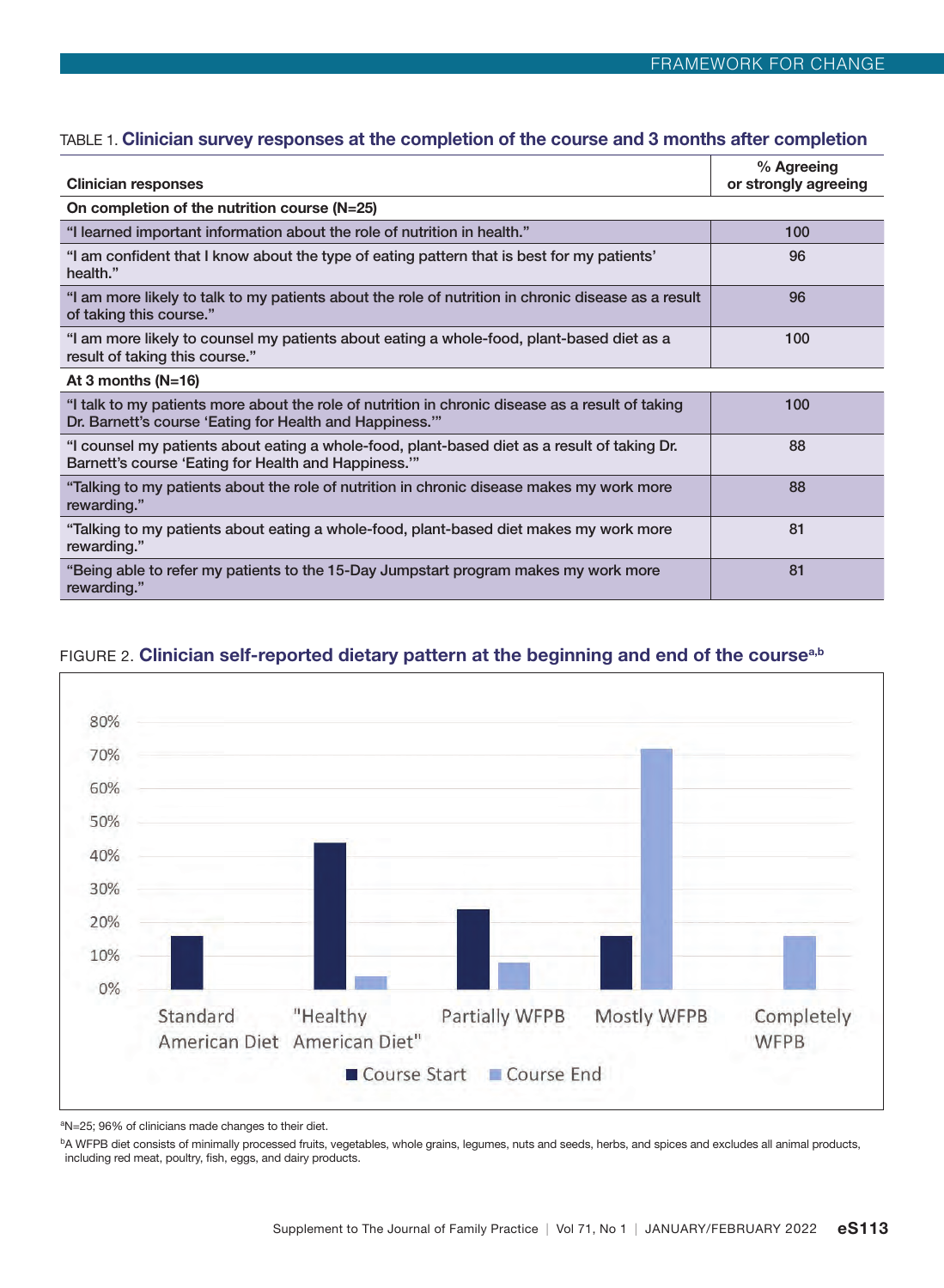| <b>Characteristics</b>            | No. (%)   |
|-----------------------------------|-----------|
| Age, years (mean, 56.5; SD, 12.6) |           |
| $10 - 20$                         | 2(2.7)    |
| $21 - 30$                         | 3(4.1)    |
| $31 - 40$                         | 1(1.4)    |
| $41 - 50$                         | 9(12.2)   |
| $51 - 60$                         | 28 (37.8) |
| 61-70                             | 26 (35.1) |
| 71-80                             | 5(6.8)    |
| Sex                               |           |
| Women                             | 53 (71.6) |
| Men                               | 21 (28.4) |
| Race                              |           |
| White                             | 50 (67.6) |
| <b>African American</b>           | 6(8.1)    |
| <b>Native American</b>            | 1(1.4)    |
| Two or more races                 | 2(2.7)    |
| Hispanic                          | 1(1.4)    |
| Did not specify                   | 14 (18.9) |
| Pre-existing conditions           |           |
| Prediabetes                       | 7(9.5)    |
| Type 1 diabetes                   | 0(0)      |
| Type 2 diabetes                   | 20 (27.0) |
| <b>Hypertension</b>               | 47 (63.5) |
| Hyperlipidemia                    | 48 (64.9) |
| Cancer                            | 6(8.1)    |
| Coronary artery disease           | 9(12.2)   |

SD, standard deviation.

# TABLE 3. Patient clinical outcomes

of the impact of nutrition on chronic disease and to create a feedback loop that increases the likelihood that clinicians will discuss plant-based nutrition with their patients. As far as we are aware, this is the first program to combine the education of practitioners with a clinical program for their patients as an approach to changing the culture and practice patterns of a community. The feedback that clinicians get, first from changing their own diet and then from seeing the benefits to their patients, makes it more likely that they will continue to make these recommendations to their patients.

The education of clinicians increases their confidence and makes them more likely to counsel patients. It can also increase their joy of practice—an important outcome at a time when clinician burnout is at a dangerously high level.<sup>17</sup> This finding is not surprising, given the principles of the selfdetermination theory of motivation and personality, which were incorporated into the 6-week nutrition course and were also used to develop the 15-Day Jumpstart program. Selfdetermination theory is built on the idea that 3 basic psychological needs have to be fulfilled in order to grow and to thrive: autonomy, competence, and relatedness.<sup>18</sup>

Autonomy is the urge to act volitionally in accord with one's own values and sense of self. Competence is the desire to be effective in dealing with one's surroundings. Relatedness is the desire to be connected to others and to experience caring. Clinicians decide to take this program and to counsel their patients using what they have learned; this fosters autonomy. Competence increases by understanding the literature and the rationale for plant-based nutrition and then experiencing improved patient outcomes as a result of counseling them based on this knowledge. Access to laboratory data to assess rapid changes from the start to the completion of the program increases a sense of com-

| <b>Measures (average)</b>           | n  | Day 1 | Day 15 | <b>Mean</b><br>change | P value  |
|-------------------------------------|----|-------|--------|-----------------------|----------|
| Weight, Ib                          | 63 | 213.3 | 206.0  | $-7.3$                | < 0.0001 |
| Systolic blood pressure, mm Hg      | 63 | 131.7 | 124.5  | $-7.3$                | 0.0002   |
| Diastolic blood pressure, mm Hg     | 62 | 83.5  | 80.2   | $-3.3$                | 0.01     |
| Abdominal girth, in                 | 61 | 44.5  | 43.4   | $-1.0$                | < 0.0001 |
| Total cholesterol, mg/dL            | 62 | 176.8 | 150.6  | $-26.2$               | < 0.0001 |
| Triglycerides, mg/dL                | 62 | 132.9 | 134.4  | 1.5                   | 0.81     |
| HDL cholesterol, mg/dL              | 61 | 54.8  | 47.3   | $-7.5$                | < 0.0001 |
| LDL cholesterol, mg/dL (calculated) | 53 | 103.9 | 82.3   | $-21.6$               | < 0.0001 |
| Fasting glucose, mg/dL              | 62 | 114.1 | 105.7  | $-8.4$                | 0.008    |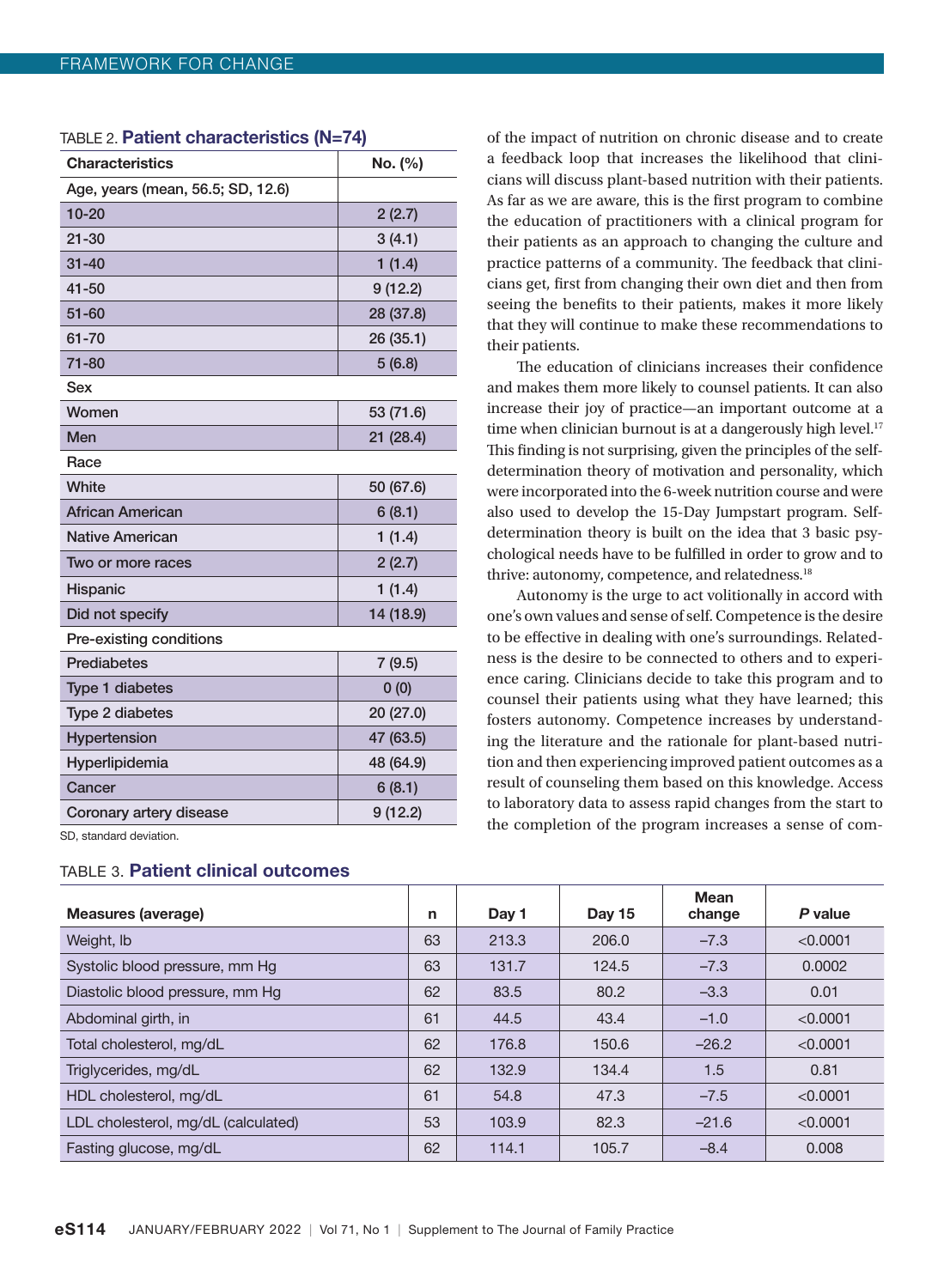petence for both clinician and patient. And, finally, relatedness increases in working with patients to improve their chronic conditions.

It has been demonstrated that clinicians who practice a health habit are more likely to counsel their patients about that habit.14,19 Ninety-six percent of clinicians who took the plant-based nutrition course and completed the survey made changes in their own diet.

#### Limitations

This study has some limitations. First, this is a small study based on a quality improvement database. Not all participants responded to survey requests, limiting generalizability. However, the responses to the surveys were overwhelmingly positive, so that even if participants with less favorable responses did not provide data, thereby leading to an overestimate of benefit, it is clear that the impact of this program was substantial.

Second, this program was completed in 1 midsized community. It is possible that in smaller communities—where there are fewer clinicians to share experience or reduced population density—there might be less of an impact. Similarly, larger communities might require a larger core group in order to make an impact. It will be important to replicate this approach in other communities to assess whether there is a similar impact.

Third, the onset of the COVID-19 pandemic necessitated a change in the format of the 15-Day Jumpstart program. With converting to a virtual format, many participants did not get complete pre- and post-data, and we, therefore, reported on the in-person participants only. Although the in-person program has been shown to be impactful,<sup>15</sup> further work needs to be done to evaluate the impact of the online version of the program and its outcomes relative to the in-person model.

Finally, participants in this program were self-selecting. It is likely that clinicians who were more interested in nutrition to begin with were more likely to take the course and were also more likely to engage their patients in discussions of nutrition. However, even if clinicians started off receptive to this program, they appear to have had room for growth. They made changes to their own eating patterns and experienced improvements to clinical practice. We expect these benefits to proliferate, as clinicians are likely to discuss both personal and patient successes with their colleagues and to influence their behavior as well.

Some clinicians and communities may be less receptive. The Dartmouth Atlas has demonstrated that there is significant variability in practice patterns in the United States.<sup>13</sup> Studies of social networks and personal connections give a rationale as to why that may be.<sup>12</sup> It is unclear how effective this program would be in less receptive communities. However, clinicians have colleagues across the country and the world, and interactions with them are easier than ever in our new era of online forums.

Additionally, the cost of the 15-Day Jumpstart program is not covered by medical insurance at this time. Grant funding has been obtained so that members of underserved communities can take the program free of charge, but those who are not supported by grant funding must pay for the program out of pocket. Although efforts have been made to minimize the cost of the Jumpstart program (currently \$0 to \$149, depending on grant coverage), it may still be unaffordable to many, in turn limiting the uptake, accessibility, and generalizability of this approach.

Further evaluation is needed to determine the duration of impact of the 15-Day Jumpstart program on patient health, and whether participants remain adherent to dietary pattern.

In summary, a program that uses the 2-part approach of educating clinicians and providing an opportunity for patients to experience rapid health changes through changing their diet may provide a template for encouraging culture change by creating a feedback loop with multiple benefits. These benefits include improved patient health and higher job satisfaction for clinicians.  $\bullet$ 

#### **REFERENCES**

- 1. Hung WW, Ross JS, Boockvar KS, Siu AL. Recent trends in chronic disease, impairment and disability among older adults in the United States. *BMC Geriatr*. 2011;11:47.
- 2. Health and economic costs of chronic diseases. Centers for Disease Control and Prevention, National Center for Chronic Disease Prevention and Health Promotion (NCCDPHP). Last reviewed June 23, 2021. Accessed June 29, 2021, 2021. https://www.cdc.gov/chronicdisease/about/costs/index.htm
- 3. Ford ES, Bergmann MM, Kröger J, Schienkiewitz A, Weikert C, Boeing H. Healthy living is the best revenge: findings from the European Prospective Investigation Into Cancer and Nutrition-Potsdam study. *Arch Intern Med*. 2009;169(15):1355- 1362.
- 4. Murray CJ, Atkinson C, Bhalla K, et al; US Burden of Disease Collaborators. The state of US health, 1990-2010: burden of diseases, injuries, and risk factors. *JAMA.*  2013;310(6):591-608.
- 5. Esselstyn CB Jr, Gendy G, Doyle J, Golubic M, Roizen MF. A way to reverse CAD? *J Fam Pract*. 2014;63(7):356-364b.
- 6. Barnard ND, Cohen J, Jenkins DJ, et al. A low-fat vegan diet and a conventional diabetes diet in the treatment of type 2 diabetes: a randomized, controlled, 74-wk clinical trial. *Am J Clin Nutr*. 2009;89(5):1588S-1596S.
- 7. Barnard ND, Bush AI, Ceccarelli A, et al. Dietary and lifestyle guidelines for the prevention of Alzheimer's disease. *Neurobiol Aging*. 2014;35 Suppl 2: S74-S78.
- 8. Barnard ND, Alwarith J, Rembert E, et al. A Mediterranean diet and low-fat vegan diet to improve body weight and cardiometabolic risk factors: a randomized, crossover trial. *J Am Coll Nutr*. 2021:1-13.
- 9. Ostfeld RJ. Definition of a plant-based diet and overview of this special issue. *J Geriatr Cardiol*. 2017;14(5):315.
- 10. Adams KM, Lindell KC, Kohlmeier M, Zeisel SH. Status of nutrition education in medical schools. *Am J Clin Nutr*. 2006;83(4):941S-944S.
- 11. Schroeder SA. Shattuck Lecture. We can do better—improving the health of the American people. *N Engl J Med*. 2007;357(12):1221-1228.
- 12. Fowler JH, Christakis NA. *Connected: !e Surprising Power of Our Social Networks and How !ey Shape Our Lives—How Your Friends' Friends' Friends A"ect Everything You Feel, !ink, and Do*. New York, NY: Little, Brown and Co., 2009.
- 13. Wennberg JE. Unwarranted variations in healthcare delivery: implications for academic medical centres. *BMJ.* 2002;325(7370):961-964.
- 14. Oberg EB, Frank E. Physicians' health practices strongly influence patient health